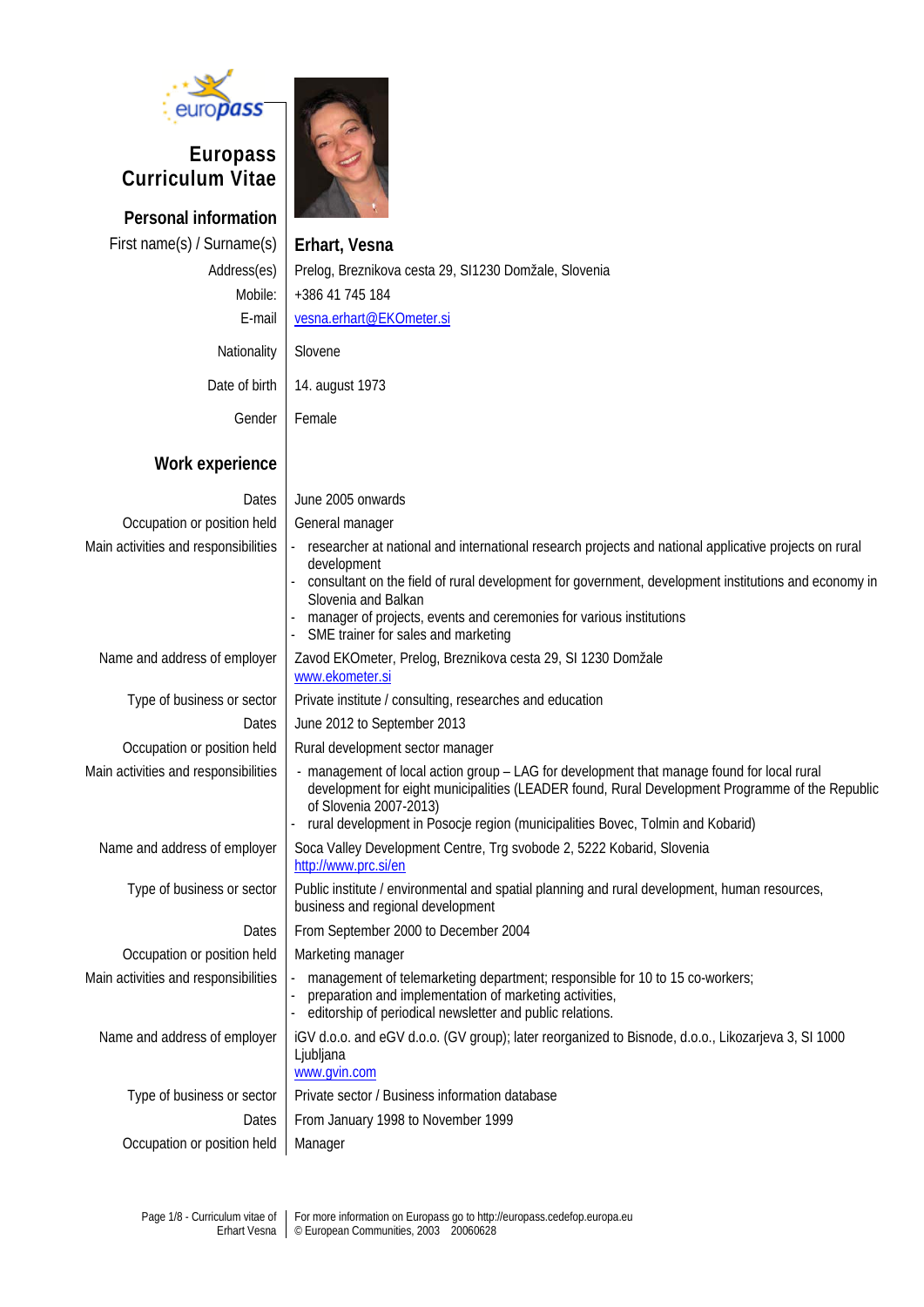| Main activities and responsibilities                              | management of private custom warehouse,<br>internal control of 3 retail centres,<br>administration of import and export procedures, etc                                                                                                |                                                                                                                                                                                                                                                                                                                      |  |                     |  |                                                                 |  |                     |
|-------------------------------------------------------------------|----------------------------------------------------------------------------------------------------------------------------------------------------------------------------------------------------------------------------------------|----------------------------------------------------------------------------------------------------------------------------------------------------------------------------------------------------------------------------------------------------------------------------------------------------------------------|--|---------------------|--|-----------------------------------------------------------------|--|---------------------|
| Name and address of employer                                      |                                                                                                                                                                                                                                        | North - South, d.o.o., Struževo 5, SI 4000 Kranj                                                                                                                                                                                                                                                                     |  |                     |  |                                                                 |  |                     |
| Type of business or sector                                        | Private sector / Wholesale and retail sale (office equipment)                                                                                                                                                                          |                                                                                                                                                                                                                                                                                                                      |  |                     |  |                                                                 |  |                     |
| Dates                                                             | From June 1996 to December 1997                                                                                                                                                                                                        |                                                                                                                                                                                                                                                                                                                      |  |                     |  |                                                                 |  |                     |
| Occupation or position held                                       | Trainee                                                                                                                                                                                                                                |                                                                                                                                                                                                                                                                                                                      |  |                     |  |                                                                 |  |                     |
| Main activities and responsibilities                              | administration of export procedures                                                                                                                                                                                                    | assistance in administration and implementation of projects                                                                                                                                                                                                                                                          |  |                     |  |                                                                 |  |                     |
| Name and address of employer                                      | Stol Kamnik d.o.o., Ljubljanska cesta 47, SI 1241 Kamnik                                                                                                                                                                               |                                                                                                                                                                                                                                                                                                                      |  |                     |  |                                                                 |  |                     |
| Type of business or sector                                        | Private sector / Furniture processing industry                                                                                                                                                                                         |                                                                                                                                                                                                                                                                                                                      |  |                     |  |                                                                 |  |                     |
| <b>Education and training</b>                                     |                                                                                                                                                                                                                                        |                                                                                                                                                                                                                                                                                                                      |  |                     |  |                                                                 |  |                     |
| Dates                                                             | 2005-2007                                                                                                                                                                                                                              |                                                                                                                                                                                                                                                                                                                      |  |                     |  |                                                                 |  |                     |
| Title of qualification awarded                                    | Social sciences. Master of science in entrepreneurship                                                                                                                                                                                 |                                                                                                                                                                                                                                                                                                                      |  |                     |  |                                                                 |  |                     |
| Principal subjects/occupational skills<br>covered                 | Master thesis title: Relation between development disparities of rural areas and population density as<br>a criterion in implementation of agricultural structural policies. (http://www.cek.ef.uni-<br>lj.si/magister/erhart3443.pdf) |                                                                                                                                                                                                                                                                                                                      |  |                     |  |                                                                 |  |                     |
|                                                                   | Principal occupational skills covered within study:                                                                                                                                                                                    | consulting to SME within support network for SME<br>preparation and implementation of government policies for SME<br>research and teaching in entrepreneurship and the small business sector<br>running private enterprise, partnership or family business<br>promotion and development of internal entrepreneurship |  |                     |  |                                                                 |  |                     |
| Name and type of organisation<br>providing education and training | University of Ljubljana, Faculty of Economics, Kardeljeva ploščad 17, SI 1000 Ljubljana<br>www.ef.uni-lj.si                                                                                                                            |                                                                                                                                                                                                                                                                                                                      |  |                     |  |                                                                 |  |                     |
| Level in national or international<br>classification              | Masters` degrees in science<br>8/1                                                                                                                                                                                                     |                                                                                                                                                                                                                                                                                                                      |  |                     |  |                                                                 |  |                     |
| Dates                                                             | 2001-2004                                                                                                                                                                                                                              |                                                                                                                                                                                                                                                                                                                      |  |                     |  |                                                                 |  |                     |
| Title of qualification awarded                                    | Social sciences. Specialist for SME management (Post degree study)                                                                                                                                                                     |                                                                                                                                                                                                                                                                                                                      |  |                     |  |                                                                 |  |                     |
| Principal subjects/occupational skills<br>covered                 | Thesis title: Perception of other gainful activities in Slovene Agriculture. (http://www.cek.ef.uni-<br>lj.si/specialist/erhart76.pdf)                                                                                                 |                                                                                                                                                                                                                                                                                                                      |  |                     |  |                                                                 |  |                     |
| Name and type of organisation<br>providing education and training | University of Ljubljana, Faculty of Economics, Kardeljeva ploščad 17, SI 1000 Ljubljana<br>www.ef.uni-lj.si                                                                                                                            |                                                                                                                                                                                                                                                                                                                      |  |                     |  |                                                                 |  |                     |
| Level in national or international<br>classification              | Specialisation upon completion academic study programmes<br>8/1                                                                                                                                                                        |                                                                                                                                                                                                                                                                                                                      |  |                     |  |                                                                 |  |                     |
| Personal skills and<br>competences                                |                                                                                                                                                                                                                                        |                                                                                                                                                                                                                                                                                                                      |  |                     |  |                                                                 |  |                     |
| Mother tongue(s)                                                  | Slovene                                                                                                                                                                                                                                |                                                                                                                                                                                                                                                                                                                      |  |                     |  |                                                                 |  |                     |
| Other language(s)                                                 |                                                                                                                                                                                                                                        |                                                                                                                                                                                                                                                                                                                      |  |                     |  |                                                                 |  |                     |
| Self-assessment                                                   | Understanding                                                                                                                                                                                                                          |                                                                                                                                                                                                                                                                                                                      |  | Speaking            |  |                                                                 |  | Writing             |
| European level (*)                                                | Listening                                                                                                                                                                                                                              | Reading                                                                                                                                                                                                                                                                                                              |  | Spoken interaction  |  | Spoken production                                               |  |                     |
| English                                                           | Proficient user<br>C <sub>1</sub>                                                                                                                                                                                                      | C2 Proficient user                                                                                                                                                                                                                                                                                                   |  | B2 Independent user |  | B2 Independent user                                             |  | B2 Independent user |
| German                                                            | A2 Basic user                                                                                                                                                                                                                          | A2 Basic user                                                                                                                                                                                                                                                                                                        |  | A2 Basic user       |  | A2 Basic user                                                   |  | A1 Basic user       |
| Serb - Croatian                                                   |                                                                                                                                                                                                                                        | B2 Independent user   B2 Independent user                                                                                                                                                                                                                                                                            |  |                     |  | B2 Independent user   B2 Independent user   B2 Independent user |  |                     |

*(\*) Common European Framework of Reference for Languages*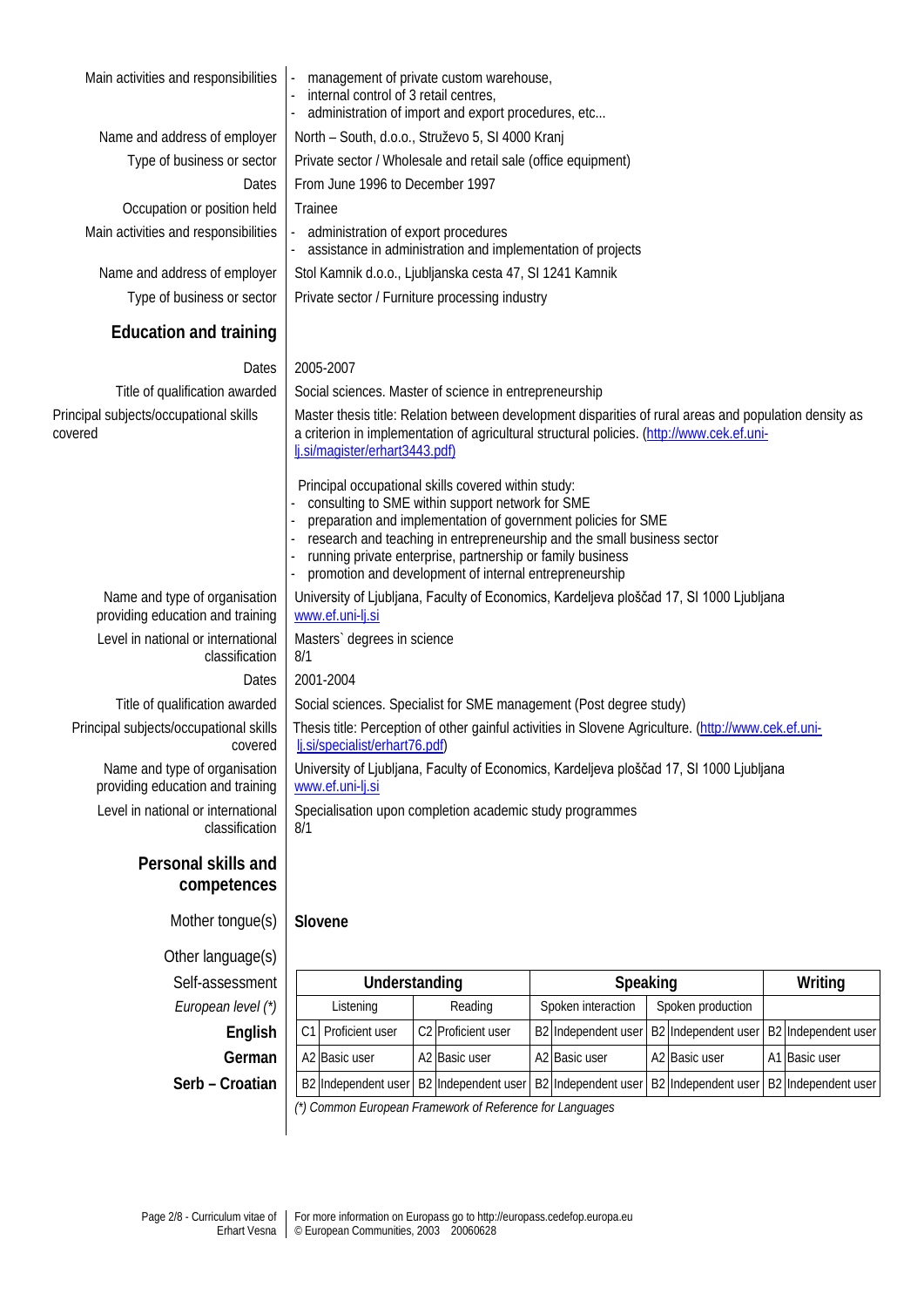| Social skills and competences            | good communication skills gained through management of projects, work experience in marketing<br>and organization of events<br>team-work skills are significant for my field of work as the very nature of projects demands<br>cooperation with different experts, team members and public<br>ability to adapt to new environment and to adapt to multicultural environment: as a consultant or<br>external expert, I have participated in several projects, worked within groups with big diversity of<br>partners (i. e. local representatives, farmers, students, government, researchers etc.) |  |  |  |
|------------------------------------------|----------------------------------------------------------------------------------------------------------------------------------------------------------------------------------------------------------------------------------------------------------------------------------------------------------------------------------------------------------------------------------------------------------------------------------------------------------------------------------------------------------------------------------------------------------------------------------------------------|--|--|--|
| Organisational skills and<br>competences | leadership skills: I am a director of a private institution and for the last six years, I have been in<br>charge of several research and implementation projects. I gained leadership skills also in former<br>occupations;<br>organizational skills: I have organized and/or coordinated research projects as well as conferences,<br>meetings and other social activities.                                                                                                                                                                                                                       |  |  |  |
| Computer skills and competences          | daily use of internet and Microsoft Office tools (Word, Excel, Outlook, Power Point)<br>experience in database computer program Access gained through work with CRM and, other<br>information databases management<br>experience in use of graphic design software Corel Draw and<br>basic use of SPSS (statistical analysis software).                                                                                                                                                                                                                                                            |  |  |  |
| Other skills and competences             |                                                                                                                                                                                                                                                                                                                                                                                                                                                                                                                                                                                                    |  |  |  |
| Driving licence                          | Category B, G and H.                                                                                                                                                                                                                                                                                                                                                                                                                                                                                                                                                                               |  |  |  |
| Additional information                   | Membership in professional organizations:<br>Association of Agricultural economists of Slovenia<br>Slovenian Rural Development Network<br>Other occupation:                                                                                                                                                                                                                                                                                                                                                                                                                                        |  |  |  |
|                                          | Assistant in Rural development field at Chair for agricultural economics, policy and law at Biotechnical<br>faculty, University of Ljubljana, Slovenia (since July 2008).                                                                                                                                                                                                                                                                                                                                                                                                                          |  |  |  |
|                                          | Certified Lecturer for entrepreneurship (since November 2009)                                                                                                                                                                                                                                                                                                                                                                                                                                                                                                                                      |  |  |  |
|                                          | Reference list can be found in Annex 1; more detail information can be supplied on request.                                                                                                                                                                                                                                                                                                                                                                                                                                                                                                        |  |  |  |
| Annexes                                  | Reference projects<br>1.                                                                                                                                                                                                                                                                                                                                                                                                                                                                                                                                                                           |  |  |  |

Mag. Vesna Erhart

Domzale, February 2014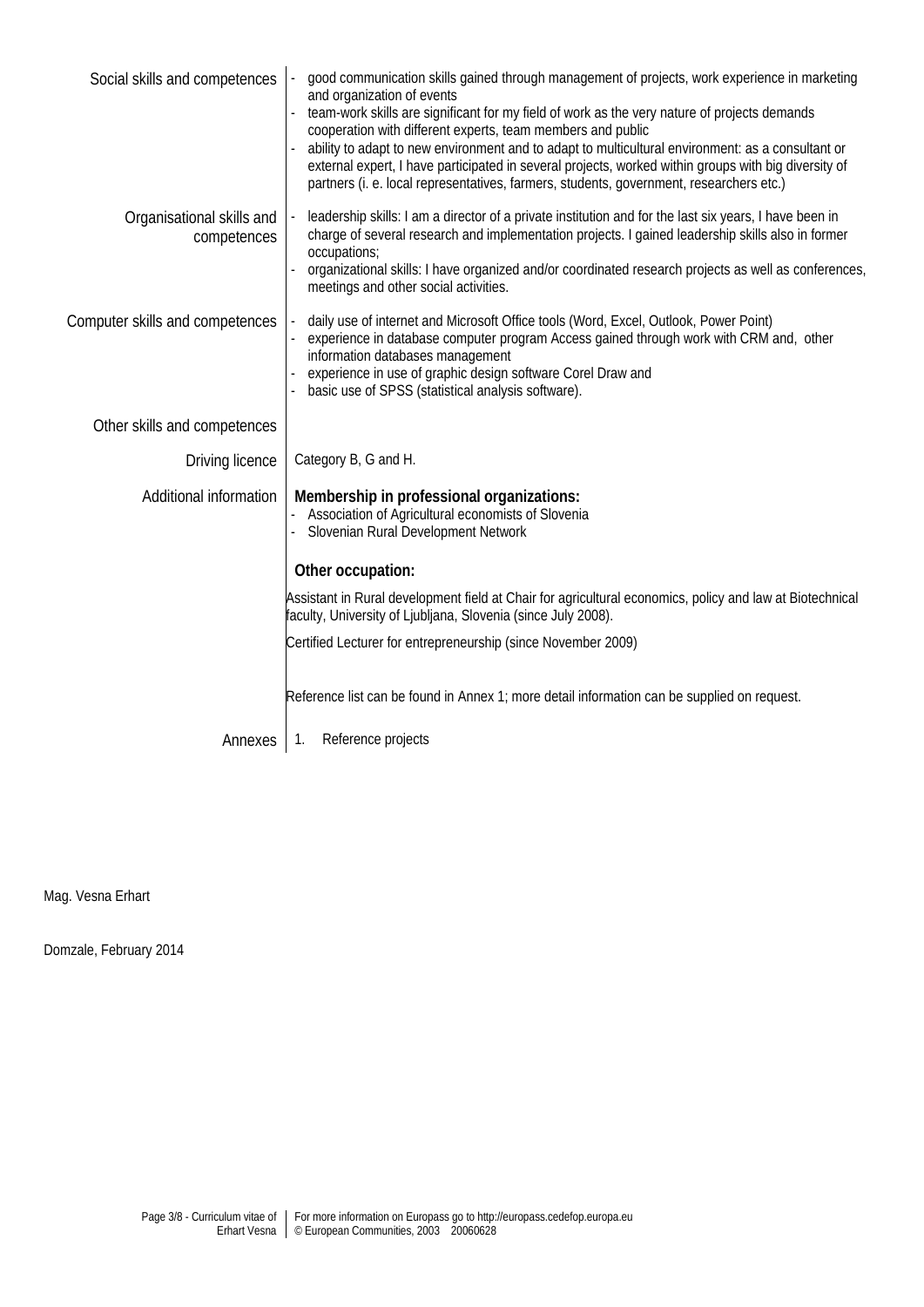### **ANNEX 1: REFERENCE PROJECTS**

#### *1. Consulting and research projects*

| Date (from-to):                      | Location:                                      | Company/Institution:                                                                                                 | Position:              | Description:                                                                                                                                                                                                                                                                                                                                                                                                                                                                       |
|--------------------------------------|------------------------------------------------|----------------------------------------------------------------------------------------------------------------------|------------------------|------------------------------------------------------------------------------------------------------------------------------------------------------------------------------------------------------------------------------------------------------------------------------------------------------------------------------------------------------------------------------------------------------------------------------------------------------------------------------------|
| April 2013 (in<br>progress)          | Škocjan,<br>Slovenia                           | Public Service, The<br>Škocjan Caves park                                                                            | Expert                 | Establishment of Consortium for<br>preservation of Kars natural and cultural<br>heritage (The dry Karst walls)<br>Cross border programme Slovenia - Italia<br>2007 - 2013 programme                                                                                                                                                                                                                                                                                                |
| April 2013 - August<br>2013          | Slovenia                                       | Leibniz-Zentrum für<br>Agrarlandschaftsforschung<br>(ZALF) e.V., Germany                                             | Expert                 | Study on advisory services within<br>Agricultural Knowledge and Information<br>Systems (AKIS) in Slovenia                                                                                                                                                                                                                                                                                                                                                                          |
| December 2011 -<br>March 2012        | Domžale,<br>Slovenia                           | University of Ljubljana,<br>Biotechnical faculty,<br>Slovenia, Department of<br>Animal Science                       | Expert                 | Analysis: Marketing of products and services<br>at the Department of Animal Science                                                                                                                                                                                                                                                                                                                                                                                                |
| November 2011<br>March 2012          | Soca valley,<br>Slovenia                       | Municipality Tolmin                                                                                                  | Expert                 | Project "Cheese Tolminc - the king of the<br>mountain paradise" - increase of<br>recognisability of protected traditional<br>cheese Tolminc and its integration in Soca<br>valley tourism offer<br>- establishment of internal organization of<br>Tolminc cheese producers group and<br>certification of producers (technical<br>documentation, statutes and rulebooks of<br>producer association);<br>- design of promotional graphic elements;<br>LEADER project (RDP 2007-2012) |
| November 2010                        | Škocjan,<br>Slovenia                           | Javni zavod Park<br>Škocjanske jame (Škocjan<br>caves park; public<br>institution), Slovenia                         | Consultant             | Development of production and marketing<br>system for local products.                                                                                                                                                                                                                                                                                                                                                                                                              |
| September 2010 -<br><b>June 2011</b> | Slovenia and<br>Western<br>Balkan<br>countries | Community of Faculties of<br>Agriculture of SE Europe                                                                | Team member<br>/editor | Establishment of closer cooperation of<br>leading agricultural faculties in Western<br>Balkan on scientific and pedagogic fields as<br>well as in governance.<br>Elaboration of report: Information on<br>Faculties of Agriculture in the Region (editor)                                                                                                                                                                                                                          |
| September 2010 -<br>June 2011        | Bizeljsko,<br>Slovenia                         | Združenje za promocijo<br>Bizeljskega, Slovenia<br>(producers association)                                           | Project manager        | Tasks:<br>- establishment of association of producers<br>of quality products from Bizeljsko region<br>- mid-term marketing strategy for promotion<br>of regional wines<br>projects preparation and implementation                                                                                                                                                                                                                                                                  |
| May 2010 - July<br>2011              | Velika planina,<br>Slovenia                    | Center za razvoj Litija,<br>d.o.o., Slovenia<br>(Local development<br>agency)                                        | Project manager        | Management of process for protection of<br>traditional mountain cheese "Trnič" from<br>Velika planina.<br>- development of regulations and other<br>relevant documents for operation of<br>producer group<br>- certification at national Institute for<br>intellectual property<br>Project Listen to the voice of the villages;<br>Central Europe Programme                                                                                                                        |
| December 2009 -<br><b>July 2011</b>  | Montenegro                                     | Ministry of Agriculture and<br>Rural development<br>Montenegro<br><b>Twinning IPARD</b><br>(Ref. No. MN/08/IB/AG/01) | Short term expert      | Support to Establish an IPA Rural<br>Development Programming and<br>Implementation System.<br>Component: preparation of an IPARD<br>Programme in line with European<br>Commission rules.                                                                                                                                                                                                                                                                                           |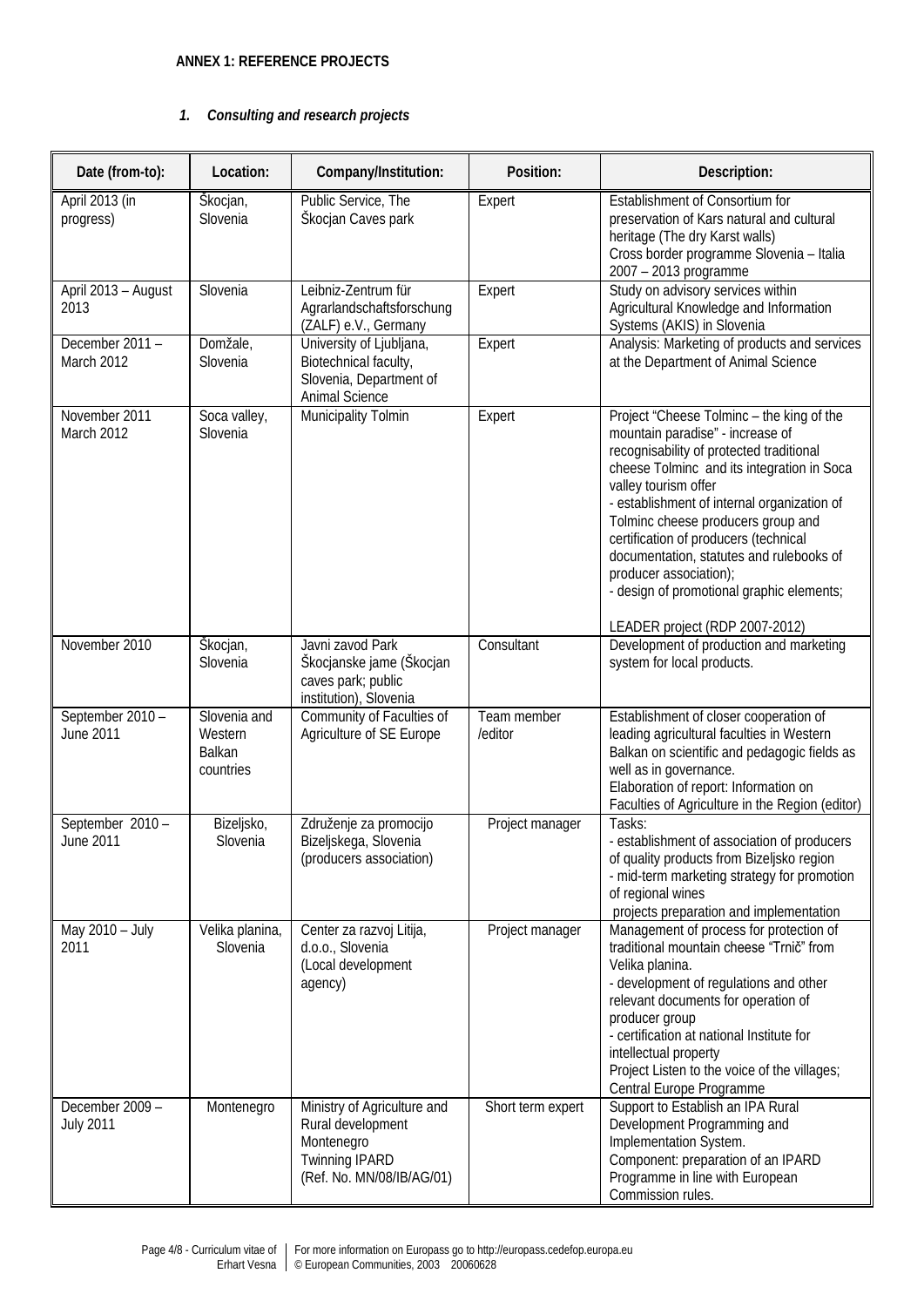| Date (from-to):                 | Location:                         | Company/Institution:                                                                       | Position:                            | Description:                                                                                                                                                                                                                                                                                                                                                                                                                                                                                                                                                                                                        |
|---------------------------------|-----------------------------------|--------------------------------------------------------------------------------------------|--------------------------------------|---------------------------------------------------------------------------------------------------------------------------------------------------------------------------------------------------------------------------------------------------------------------------------------------------------------------------------------------------------------------------------------------------------------------------------------------------------------------------------------------------------------------------------------------------------------------------------------------------------------------|
| June 2009 -<br>December 2009    | Dol pri<br>Ljubljani,<br>Slovenia | Center za razvoj Litija,<br>d.o.o., Slovenia<br>(Local development<br>agency)              | Project manager                      | Mid-term Rural development programme of<br>municipality Dol pri Ljubljani.                                                                                                                                                                                                                                                                                                                                                                                                                                                                                                                                          |
| June 2009 - October<br>2009     | Ljubljana,<br>Slovenia            | Government of the Republic<br>of Slovenia, Ministry of<br>Agriculture and<br>Environment   | Project manager                      | Monitoring of Slovenian protected traditional<br>food products (PDO, PGI and TSG) in 2009                                                                                                                                                                                                                                                                                                                                                                                                                                                                                                                           |
| February 2009 -<br>October 2010 | Litija, Slovenia                  | Zadruga Jarina, Litija,<br>Slovenia<br>(Rural development centre)                          | Team member -<br>expert              | Local Action group Heart of Slovenia<br>(territory of 6 municipalities); Project:<br>promotion and marketing of local agricultural<br>products.<br>Assignments:<br>Survey on supply and demand of local<br>agricultural products<br>preparation of action plan and<br>establishment of local agricultural<br>product retail system.                                                                                                                                                                                                                                                                                 |
| October 2008 - May<br>2009      | Ljubljana,<br>Slovenia            | University of Ljubljana,<br>Biotechnical faculty,<br>Slovenia                              | Project manager                      | Project "Kam po študiju?" (What to do after<br>gaining university degree?):<br>The goal of the project was to introduce<br>students to employment possibilities after<br>gaining the university degree and to present<br>the current situation on labour market;<br>- over 30 key employers from economy,<br>government sector and institutions, trainers<br>and other experts participated.<br>- 6 days event - 3 round tables and 8<br>lectures and workshops.<br>- as a part of the project, a handbook with<br>statements of all participants was issued and<br>distributed to students.<br>- public relations. |
| April 2008 -<br>March 2009      | Maribor,<br>Slovenia              | University of Maribor,<br>Faculty of Agriculture and<br>Life science, Maribor,<br>Slovenia | Team member -<br>expert              | Sixth EU Framework Program: Euro MARC -<br>Representative overview of the different<br>perceptions of consumers towards mountain<br>food products and associated retailing<br>practices in 7 EU countries. The project also<br>analyses the actions of producers, farmers<br>and policy makers with respect to these<br>products.<br>Assignments:<br>- survey of supply in 2 mountain regions in<br>Slovenia,<br>- interviews with key retail chains.                                                                                                                                                               |
| June 2008 -<br>November 2008    | Ljubljana,<br>Slovenia            | University of Ljubljana,<br>Biotechnical faculty,<br>Slovenia                              | Team member -<br>expert              | Seventh EU Framework Program: RuDI -<br>Process design and delivery of EU Rural<br>development policy (including LEADER)<br>analysis.<br>Interviews with key Slovenian experts on<br>RDP.                                                                                                                                                                                                                                                                                                                                                                                                                           |
| June 2008 -<br>September 2008   | Ljubljana,<br>Slovenia            | Government of the Republic<br>of Slovenia, Ministry of<br>Agriculture and<br>Environment   | Project manager                      | Monitoring of Slovenian protected traditional<br>food products (PDO, PGI and TSG) in 2008                                                                                                                                                                                                                                                                                                                                                                                                                                                                                                                           |
| March 2008 - June<br>2008       | Ljubljana,<br>Slovenia            | GIZ Kranjska klobasa,<br>Slovenia<br>(producers association)                               | Project manager                      | Mid-term development strategy of Kranjska<br>sausage producers association.                                                                                                                                                                                                                                                                                                                                                                                                                                                                                                                                         |
| March 2006 - April<br>2007      | Ljubljana,<br>Slovenia            | University of Ljubljana,<br>Biotechnical faculty,<br>Slovenia                              | Team member -<br>technical assistant | Ex-ante evaluation of Rural development<br>programme of Republic of Slovenia for<br>period 2007-2013                                                                                                                                                                                                                                                                                                                                                                                                                                                                                                                |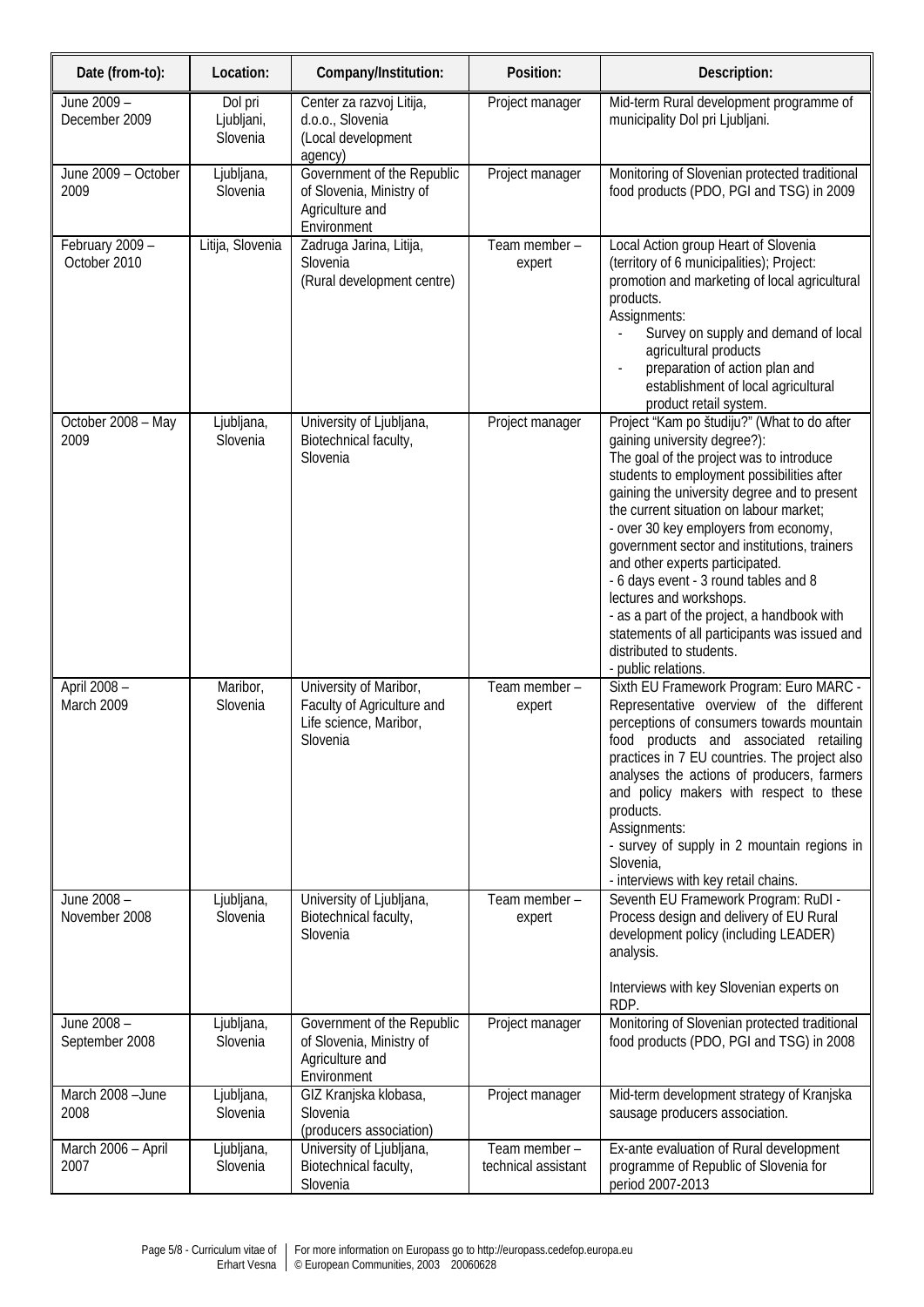| Date (from-to):                  | Location:              | Company/Institution:                                                                                                                             | Position:               | Description:                                                                                                                                                                                                                                                                                                                                  |
|----------------------------------|------------------------|--------------------------------------------------------------------------------------------------------------------------------------------------|-------------------------|-----------------------------------------------------------------------------------------------------------------------------------------------------------------------------------------------------------------------------------------------------------------------------------------------------------------------------------------------|
| March 2006 -<br>October 2007     | Litija, Slovenia       | Center za razvoj Litija,<br>d.o.o., Slovenia<br>(Local development<br>agency)                                                                    | Team member -<br>expert | Interreg IIIB Alpine space - RegioMarket;<br>Optimization of Regional Marketing and<br>networking for development of a sustainable<br>corporate marketing and branding strategy<br>for the entire Alpine Space.<br>Development of tourist services focusing on<br>cultural heritage and gastronomy within 8<br>underdeveloped municipalities. |
| August - December<br>2006        | Ljubljana,<br>Slovenia | Open door, Iris Suban s.p.,<br>Slovenia<br>On behalf of Slovenia<br>Government Office for<br>Local Self-government and<br><b>Regional Policy</b> | Evaluator               | Evaluation of Regional development<br>programmes for period 2007 - 2013.<br>Segment: Economy and Rural development                                                                                                                                                                                                                            |
| December 2005 -<br>February 2006 | Litija, Slovenia       | Jarina z.o.o. - podeželsko<br>jedro, Slovenia<br>(Rural development centre)                                                                      | Team member -<br>expert | Annual work plan (2006) for Rural<br>development centre Jarina:<br>- development of brand for local farm<br>products<br>- development of tourist potentials in the<br>area<br>- training plans for rural population                                                                                                                           |
| December 2005                    | Ljubljana,<br>Slovenia | Government of the Republic<br>of Slovenia, Ministry of<br>Agriculture and<br>Environment                                                         | Team member -<br>expert | Guidelines for development of preliminary<br>study on market potential and<br>implementation of marketing strategy for<br>traditional protected Slovene food products.                                                                                                                                                                        |
| November 2005 -<br>March 2008    | Ljubljana,<br>Slovenia | GIZ Kranjska klobasa,<br>Slovenia<br>(producers association)                                                                                     | Project manager         | Survey on market potential and marketing<br>strategy for Kranjska sausage (PGI).                                                                                                                                                                                                                                                              |
| November 2005 -<br>March 2008    | Ljubljana,<br>Slovenia | GIZ Vipavske mesnine,<br>Slovenia<br>(producers association)                                                                                     | Project manager         | Survey on market potential and marketing<br>strategy for 4 protected traditional Slovene<br>food products: Vipava prosciutto, Vipava<br>pancetta, Vipava bacon and Homemade<br>Vipava salami.                                                                                                                                                 |

### *2. Training and lectures*

| Date (from-to):    | Location:                       | Company/Institution:                                                               | Position: | Description:                                                                                                                                                                                                                                                                             |
|--------------------|---------------------------------|------------------------------------------------------------------------------------|-----------|------------------------------------------------------------------------------------------------------------------------------------------------------------------------------------------------------------------------------------------------------------------------------------------|
| May 2007 (onwards) | Ljubljana,<br>Slovenia          | University of Ljubljana,<br>Biotechnical faculty,<br>Slovenia                      | Lecturer  | Lectures for students of 1 cycle of<br>professional and academic study<br>programmes: Gaining additional income of<br>agricultural economy (other gainful activities<br>on farm and entrepreneurship),<br>management and case studies of local<br>development strategies in rural areas. |
| June 2010          | Brdo pri<br>Kranju,<br>Slovenia | <b>SEEDEV</b><br>Belgrade,<br>Serbia                                               | Lecturer  | Seventh EU Frame Program: Food<br>consumer science in Balkans (FOCUS-<br>BALKANS). 5th Training module in Food<br><b>Consumer Sciences: Traditional food</b><br>products and sensory analysis;<br>Lecture: The success of producer groups<br>engaged in food quality schemes in Slovenia |
| <b>July 2009</b>   | Maribor,<br>Slovenia            | University of Maribor,<br>Faculty for Agriculture and<br>Life Science,<br>Slovenia | Lecturer  | Lectures for students of first cycle of<br>professional and academic study<br>programmes: Gaining additional income of<br>agricultural economy (other gainful activities<br>on farm and entrepreneurship) and case<br>studies of local development strategies in<br>rural areas.         |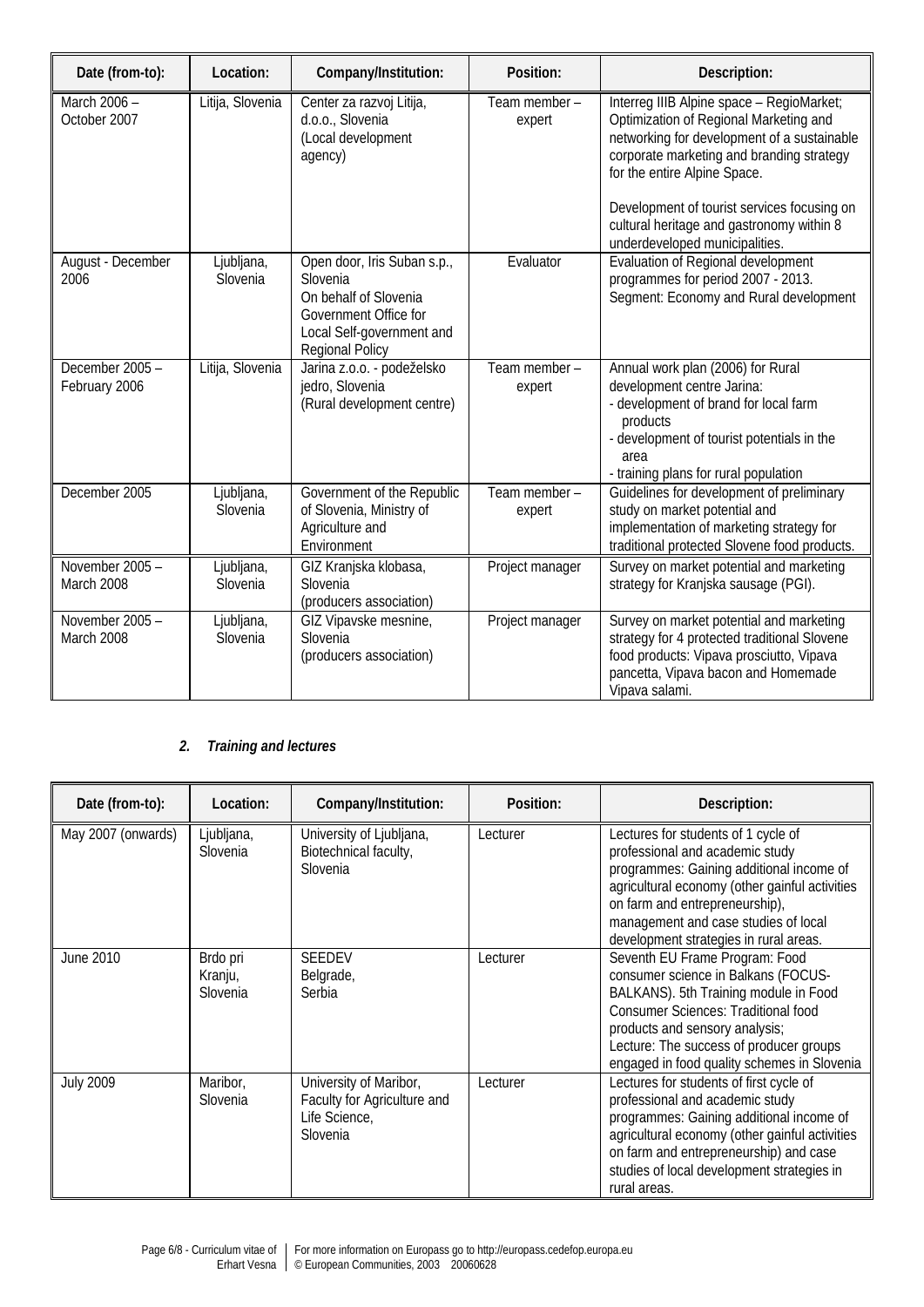| Date (from-to):                  | Location:              | Company/Institution:                                                                                                                  | Position:             | Description:                                                                                                                                                                                                            |
|----------------------------------|------------------------|---------------------------------------------------------------------------------------------------------------------------------------|-----------------------|-------------------------------------------------------------------------------------------------------------------------------------------------------------------------------------------------------------------------|
| October 2005 -<br>November 2006  | Litija, Slovenia       | Center za razvoj Litija,<br>d.0.0.,<br>Slovenia<br>(local development agency)                                                         | Trainer/<br>moderator | Training for potential partners of Local action<br>group to establish private-public partnership<br>and to prepare regional development<br>program according to objectives of Rural<br>development programme 2007-2013. |
| March 2006                       | Ljubljana,<br>Slovenia | Government of the Republic<br>of Slovenia, Ministry of<br>Agriculture and<br>Environment                                              | Moderator             | Workshop for preparation of Rural<br>development programme 2007-2013 - Axis<br>3.                                                                                                                                       |
| December 2005 -<br>December 2006 | Slovenia               | JAPTI (Slovenian Public<br>Agency for<br>Entrepreneurship and<br>Foreign Investments) and<br>regional Centres for<br>Entrepreneurship | Trainer               | Basic training in marketing and commerce<br>for entrepreneurs. Over 200 participants,<br>trainings were performed in 7 regional<br>centres.                                                                             |

## *3. Information, promotion and organization of events*

| Date (from-to):                | Location:                   | Company/Institution:                                                                                                                                                                                                  | Position:                                  | Description:                                                                                                                                                                                                                                                                                                                                                               |
|--------------------------------|-----------------------------|-----------------------------------------------------------------------------------------------------------------------------------------------------------------------------------------------------------------------|--------------------------------------------|----------------------------------------------------------------------------------------------------------------------------------------------------------------------------------------------------------------------------------------------------------------------------------------------------------------------------------------------------------------------------|
| October 2013 (in<br>progress)  | Slovenia                    | Congress organisers:<br>University of Ljubljana,<br>Biotechnical Faculty,<br>Association of Agricultural<br>Economists of Slovenia,<br>Slovenia, The European<br>Association of Agricultural<br>Economists and others | Member of local<br>organising<br>committee | The EAAE 14th Congress »Agri-Food and<br>Rural Innovations for Healthier Societies«<br>Support in the organization of the Congress<br>and informing the public through social<br>media.                                                                                                                                                                                    |
| January 2012 (in<br>progress)  | Domžale                     | University of Ljubljana,<br>Biotechnical faculty,<br>Department for Animal<br>Science, Slovenia                                                                                                                       | Expert                                     | Facebook profile manager and promotion of<br>department in medias                                                                                                                                                                                                                                                                                                          |
| April 2012 - April<br>2013     | Slovenia                    | Consortium of institutions<br>for sustainable forest<br>management (Biotechnical<br>faculty, Slovenia Forest<br>Service, Pahernik<br>foundation, ProSilva<br>Slovenia )                                               | Expert                                     | Organisation of promotional event on<br>multifunctional roles of forests and its<br>sustainable management.<br>Organization of prize competition on<br>conflicts between different groups of<br>stakeholders in the forest; Target group:<br>Schoolchildren and students.                                                                                                  |
| May 2011 - March<br>2013       | Bizeljsko,<br>Slovenia      | Municipality Brežice and<br>Association for promotion of<br>Bizeljsko                                                                                                                                                 | Team member of<br>Organizing<br>Committee  | 115. anniversary of first exhibition of grapes<br>and wine (after the devastation of<br>phylloxera):<br>- organization of conferences and trainings<br>- edition of book on the development and<br>today's importance of Viticulture and<br>Enology<br>- demonstration of work in the vineyards and<br>wine cellars and Closing Ceremony<br>LEADER project (RDP 2007-2012) |
| August 2012 -<br>November 2013 | Slovenian<br>national event | Ministry for agriculture and<br>environment                                                                                                                                                                           | Technical manager                          | 2 <sup>nd</sup> Slovene Rural Parliament - development<br>of the Common Agricultural Policy for the<br>period 2014-2020,<br>Organization of conference and social event                                                                                                                                                                                                    |
| August 2011 -<br>December 2011 | Slovenian<br>national event | Association for Slovene<br>Rural Development on<br>request of Government of<br>the Republic of Slovenia,<br>Ministry of Agriculture and<br>Environment                                                                | Team member of<br>Organizing<br>Committee  | Slovene rural areas after 20 years of<br>independence and initiation of Slovene rural<br>parliament;<br>Organization of conference and the national<br>celebration of the anniversary of agriculture.                                                                                                                                                                      |